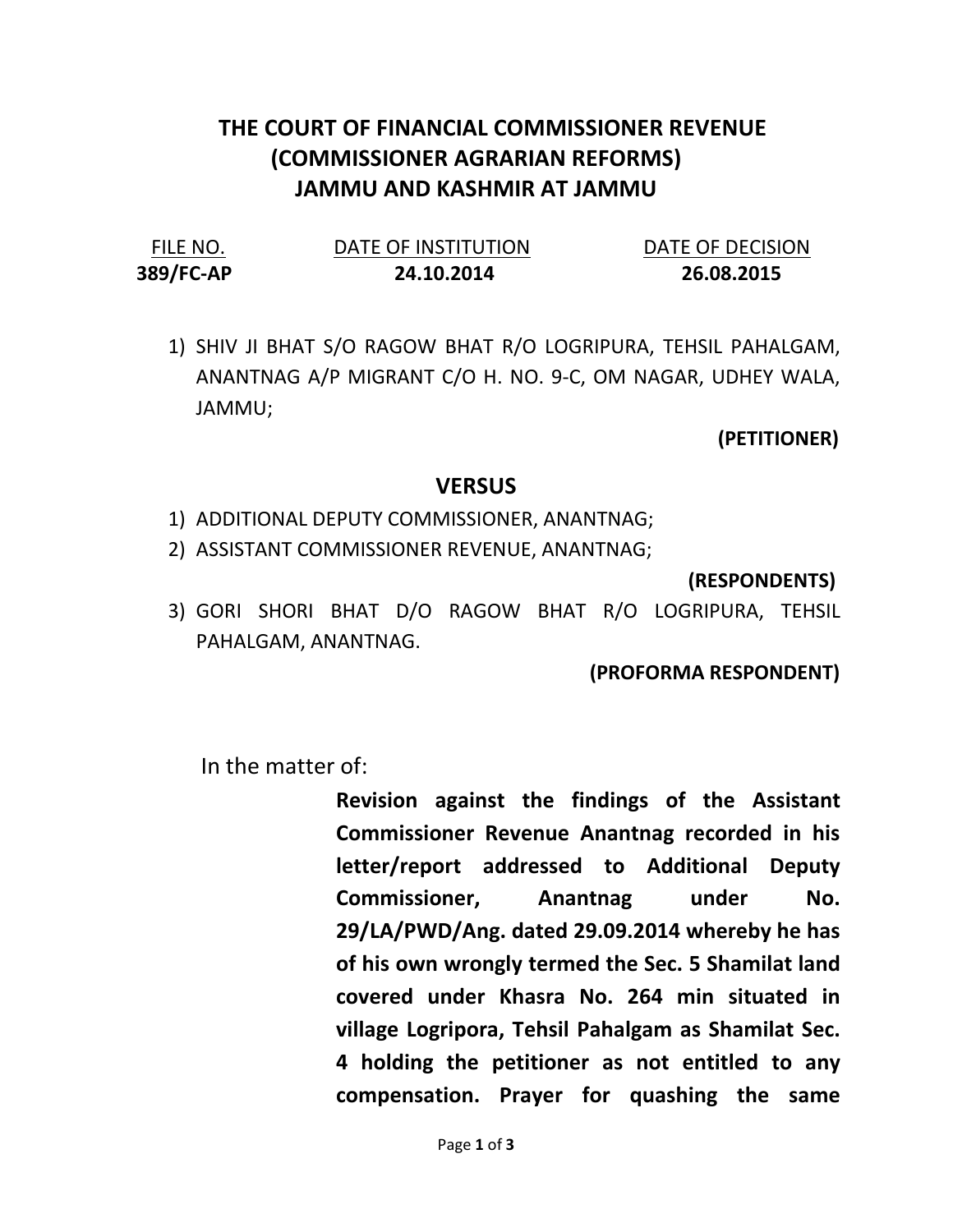alongwith the consequential observations of the Additional Deputy Commissioner, Anantnag made in his order dated 02.05.2014 endorsed to the petitioner under No. ADC/RTI/14/810 dated 11.06.2014 as being uncalled for, unfounded, wrong, illegal and without jurisdiction.

For Petitioner **---** Advocate O. P. Sharma For Respondent Nos. 1 & 2 --- ARA

## O R D E R

- 1) The present case has a connected history with a case titled, "Shiv Ji Bhat & Anr. Vs. Triloki Nath & others" which was disposed of by this court on 24.06.2015. The said case pertains to the land measuring 04 Kanals and 06 Marlas falling under Khasra No. 264 min in village Logripora, Pahalgam. To meet the ends of justice, this court had ordered for the quashment of all proceedings taken or actions done or purported to have been done after kharief, 1971 and restoring the previous position with regard to the said land. The Collector Agrarian Reforms/Competent Authority has been directed to consider the claims of the parties concerned and to decide the matter afresh.
- 2) On 29.07.2015, the counsel for the petitioner appeared with an application that necessary orders be passed in this revision petition also by taking the earlier order into consideration. This court has meticulously gone through the case file and observes that during pending disposal of the earlier case a report was called for from the Deputy Commissioner, Anantnag vide DO letter No.326/FC/ARC/AP dated 18.11.2013 which was duly submitted vide letter No. DCA/Mig/Camp II/2014/83 dated 19.02.2014 which was based on a report of the Assistant Commissioner, Revenue Anantnag. Amongst all the relevant documents, the said report of the ACR, Anantnag attracts attention. On one hand he speaks of the attestation of mutation No. 67 by virtue of which the land was declared as Shamilat Rule 5 but on the other he certifies the land being Shamilat Rule 4 after relying on the Jamabandi of